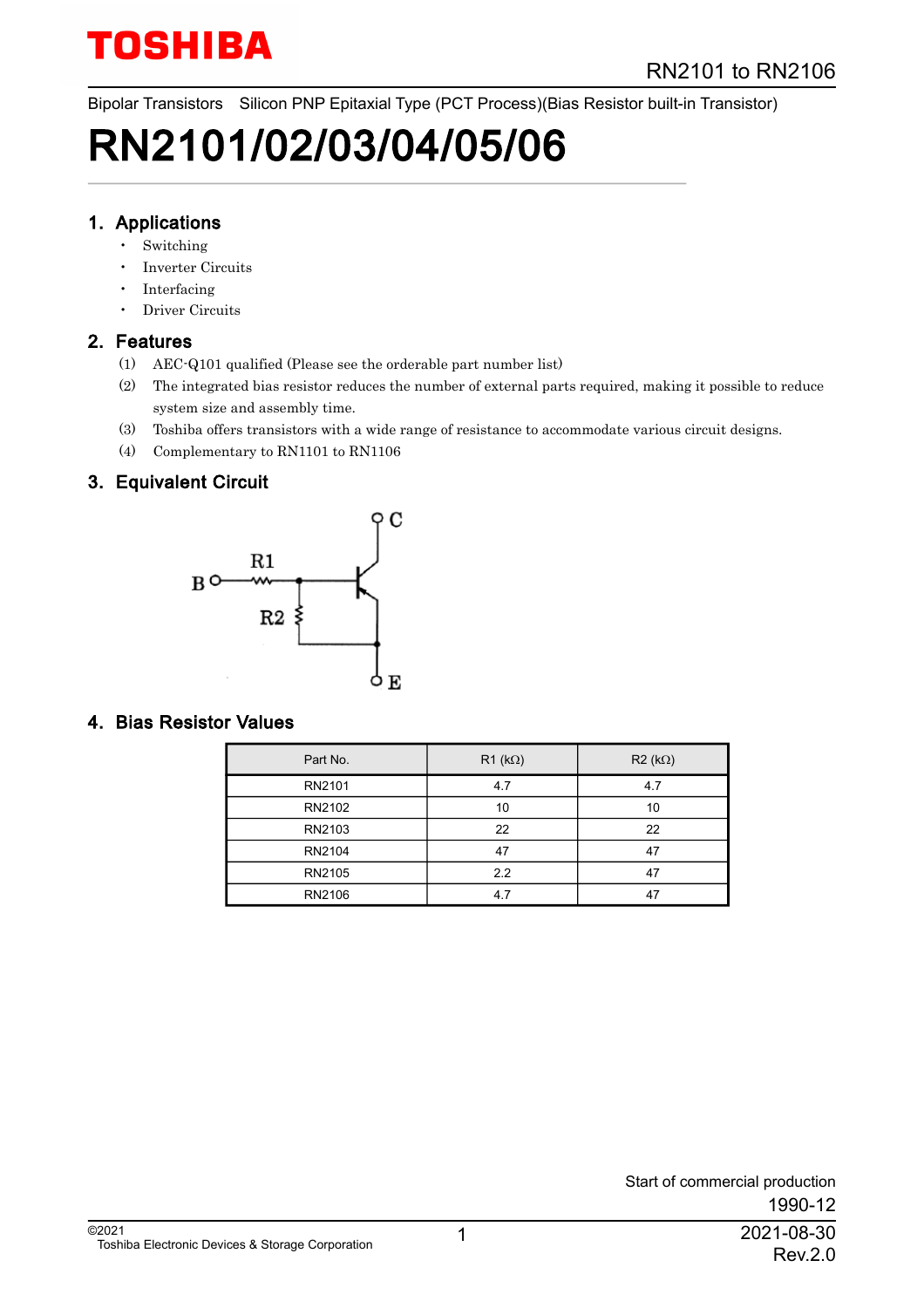#### 5. Packaging and Pin Assignment



### 6. Orderable part number

| Orderable part number |                     | AEC-Q101   | <b>Note</b> | <b>Note</b>                |  |  |
|-----------------------|---------------------|------------|-------------|----------------------------|--|--|
| RN2101                | <b>RN2101,LF</b>    |            |             | <b>General Use</b>         |  |  |
|                       | <b>RN2101,LXGF</b>  | <b>YES</b> | (Note 1)    | (Note 1)<br>Unintended Use |  |  |
|                       | <b>RN2101, LXHF</b> | <b>YES</b> |             | <b>Automotive Use</b>      |  |  |
| RN2102                | <b>RN2102,LF</b>    |            |             | General Use                |  |  |
|                       | <b>RN2102,LXGF</b>  | <b>YES</b> | (Note 1)    | Unintended Use<br>(Note 1) |  |  |
|                       | <b>RN2102,LXHF</b>  | <b>YES</b> |             | Automotive Use             |  |  |
| RN2103                | RN2103,LF           |            |             | <b>General Use</b>         |  |  |
|                       | <b>RN2103,LXGF</b>  | <b>YES</b> | (Note 1)    | (Note 1)<br>Unintended Use |  |  |
|                       | <b>RN2103,LXHF</b>  | <b>YES</b> |             | Automotive Use             |  |  |
| RN2104                | <b>RN2104,LF</b>    |            |             | <b>General Use</b>         |  |  |
|                       | <b>RN2104,LXGF</b>  | <b>YES</b> | (Note 1)    | Unintended Use<br>(Note 1) |  |  |
|                       | <b>RN2104,LXHF</b>  | <b>YES</b> |             | <b>Automotive Use</b>      |  |  |
| RN2105                | <b>RN2105,LF</b>    |            |             | General Use                |  |  |
|                       | <b>RN2105,LXGF</b>  | <b>YES</b> | (Note 1)    | (Note 1)<br>Unintended Use |  |  |
|                       | <b>RN2105,LXHF</b>  | <b>YES</b> |             | Automotive Use             |  |  |
| RN2106                | <b>RN2106,LF</b>    |            |             | <b>General Use</b>         |  |  |
|                       | <b>RN2106,LXGF</b>  | <b>YES</b> | (Note 1)    | Unintended Use<br>(Note 1) |  |  |
|                       | <b>RN2106,LXHF</b>  | <b>YES</b> |             | <b>Automotive Use</b>      |  |  |

Note 1: For more information, please contact our sales or use the inquiry form on our website.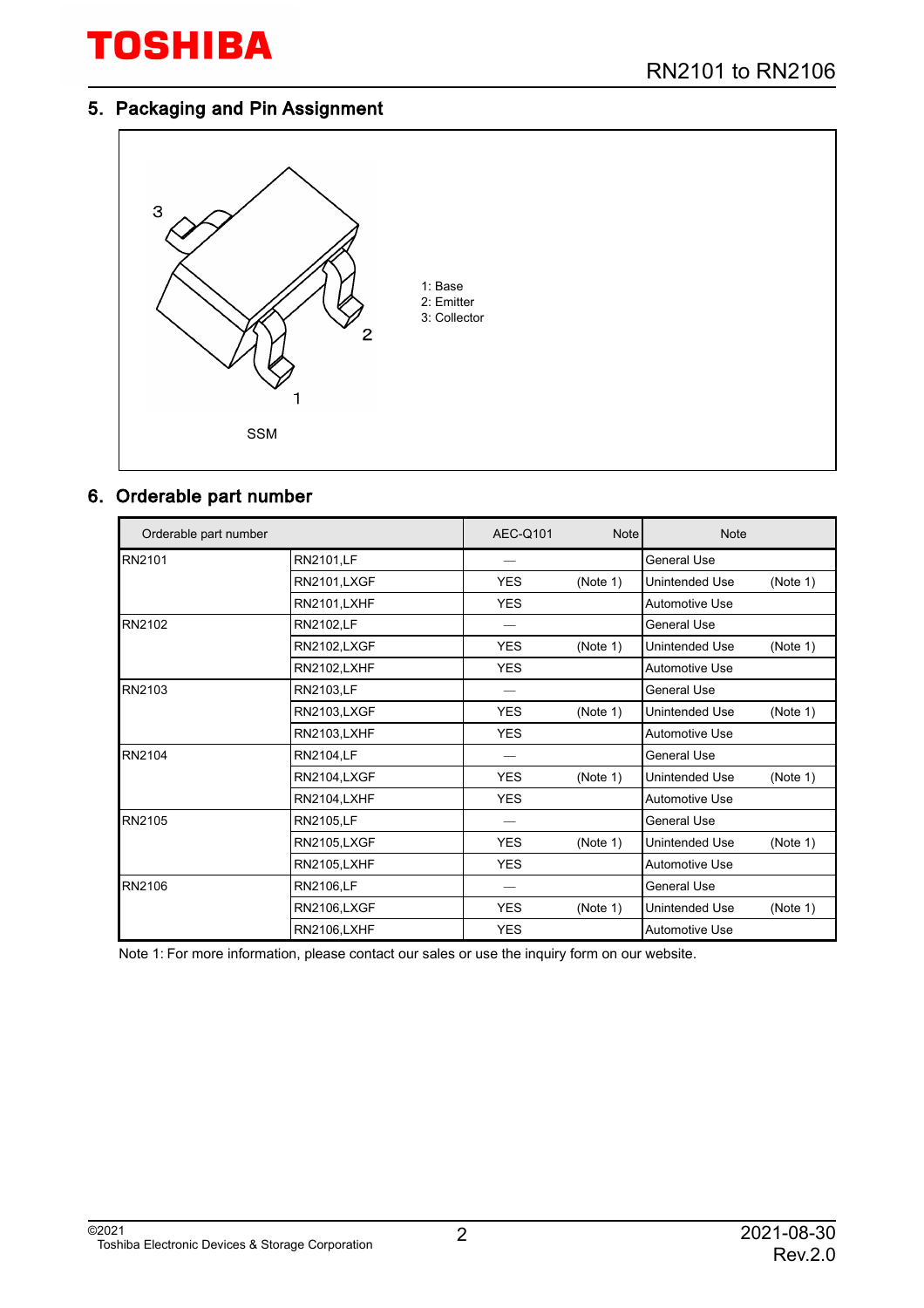#### 7. Absolute Maximum Ratings (Note) (Unless otherwise specified, T<sub>a</sub> = 25 °C)

| Characteristics             | Symbol         | Rating                 | Unit         |    |
|-----------------------------|----------------|------------------------|--------------|----|
| Collector-base voltage      | RN2101~RN2106  | V <sub>CBO</sub>       | $-50$        |    |
| Collector-emitter voltage   |                | <b>V<sub>CEO</sub></b> | $-50$        |    |
| Emitter-base voltage        | RN2101~RN2104  | V <sub>EBO</sub>       | $-10$        |    |
|                             | RN2105, RN2106 |                        | -5           |    |
| Collector current           | RN2101~RN2106  | IC.                    | $-100$       | mA |
| Collector power dissipation |                | $P_{C}$                | 100          | mW |
| Junction temperature        |                |                        | 150          | °C |
| Storage temperature         |                | l <sub>stg</sub>       | $-55$ to 150 |    |

Note: Using continuously under heavy loads (e.g. the application of high temperature/current/voltage and the significant change in temperature, etc.) may cause this product to decrease in the reliability significantly even if the operating conditions (i.e. operating temperature/current/voltage, etc.) are within the absolute maximum ratings.

Please design the appropriate reliability upon reviewing the Toshiba Semiconductor Reliability Handbook ("Handling Precautions"/"Derating Concept and Methods") and individual reliability data (i.e. reliability test report and estimated failure rate, etc).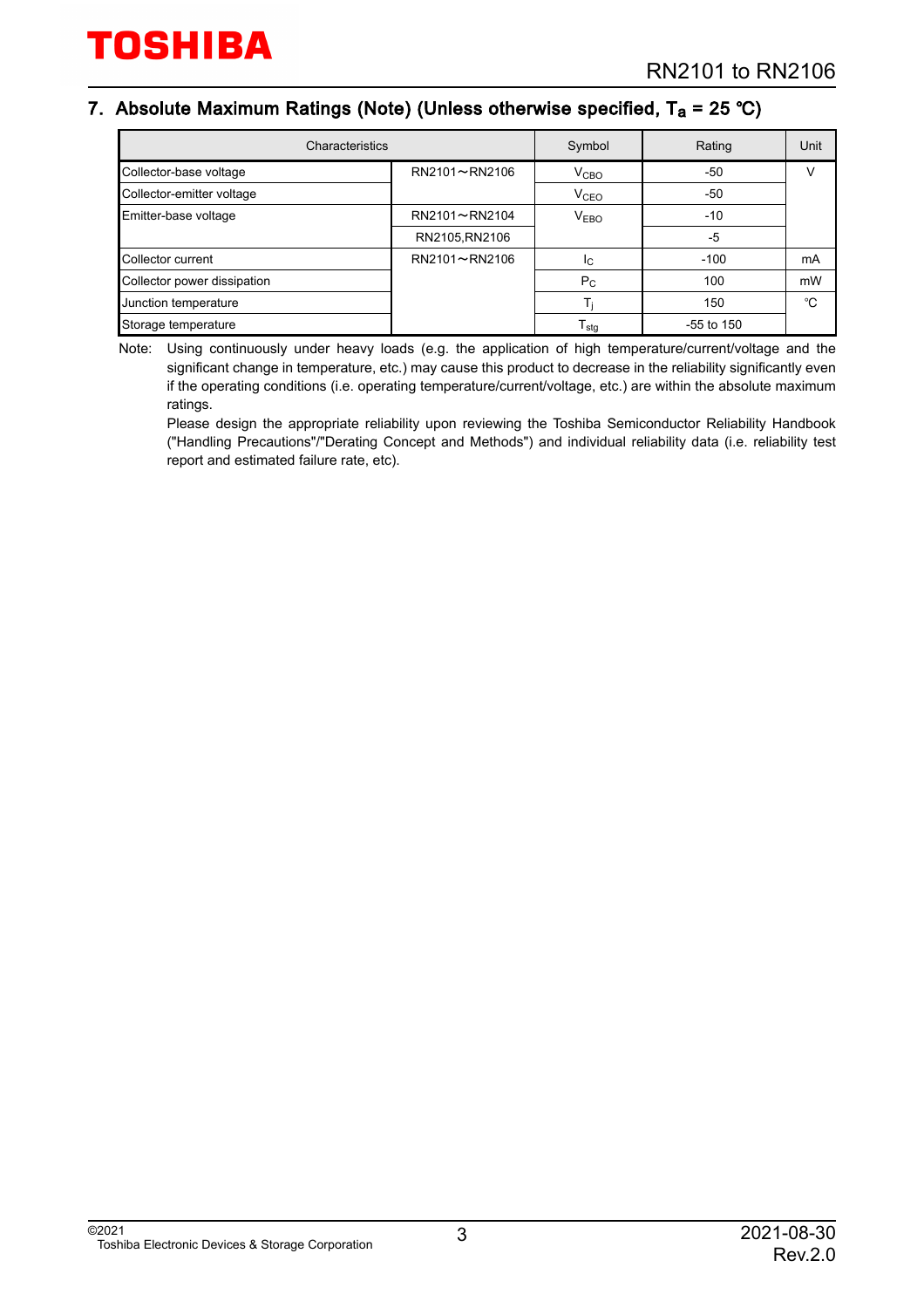#### 8. Electrical Characteristics (Unless otherwise specified, T<sub>a</sub> = 25 ℃)

| Characteristics                            |                         | Symbol                         | <b>Test Condition</b>                                        | Min                               | Typ.                          | Max                      | Unit |
|--------------------------------------------|-------------------------|--------------------------------|--------------------------------------------------------------|-----------------------------------|-------------------------------|--------------------------|------|
| Collector cut-off current<br>$RN2101 \sim$ |                         | $I_{CBO}$                      | $V_{CB}$ = -50 V, $I_E$ = 0 mA                               |                                   |                               | $-100$                   | nA   |
|                                            | RN2106                  | $I_{\text{CEO}}$               | $V_{CE}$ = -50 V, $I_B$ = 0 mA                               | $\overbrace{\phantom{123221111}}$ |                               | $-500$                   |      |
| Emitter cut-off current                    | RN2101                  | <b>IEBO</b>                    | $V_{EB}$ = -10 V, $I_C$ = 0 mA                               | $-0.82$                           | $\overline{\phantom{0}}$      | $-1.52$                  | mA   |
|                                            | RN2102                  |                                |                                                              | $-0.38$                           |                               | $-0.71$                  |      |
|                                            | RN2103                  |                                |                                                              | $-0.17$                           | $\overline{\phantom{0}}$      | $-0.33$                  |      |
|                                            | RN2104                  |                                |                                                              | $-0.082$                          | $\overline{\phantom{0}}$      | $-0.15$                  |      |
|                                            | RN2105                  |                                | $V_{EB}$ = -5 V, $I_C$ = 0 mA                                | $-0.078$                          |                               | $-0.145$                 |      |
|                                            | RN2106                  |                                |                                                              | $-0.074$                          | $\overline{\phantom{0}}$      | $-0.138$                 |      |
| DC current gain                            | RN2101                  | $h_{FE}$                       | $V_{CE}$ = -5 V, $I_C$ = -10 mA                              | 30                                | $\overline{\phantom{0}}$      |                          |      |
|                                            | RN2102                  |                                |                                                              | 50                                |                               |                          |      |
|                                            | RN2103                  |                                |                                                              | 70                                | $\overline{\phantom{0}}$      | $\overline{\phantom{0}}$ |      |
|                                            | RN2104                  |                                |                                                              | 80                                | $\overline{\phantom{0}}$      |                          |      |
|                                            | RN2105                  |                                |                                                              | 80                                |                               |                          |      |
|                                            | RN2106                  |                                |                                                              | 80                                | $\overbrace{\phantom{12333}}$ |                          |      |
| Collector-emitter saturation<br>voltage    | $RN2101 \sim$<br>RN2106 | $V_{CE(sat)}$                  | $I_C$ = -5 mA, $I_B$ = -0.25 mA                              |                                   | $-0.1$                        | $-0.3$                   | V    |
| Input voltage (ON)                         | RN2101                  | $V_{I(ON)}$                    | $V_{CE}$ = -0.2 V, $I_C$ = -5 mA                             | $-1.1$                            |                               | $-2.0$                   |      |
|                                            | RN2102                  |                                |                                                              | $-1.2$                            |                               | $-2.4$                   |      |
|                                            | RN2103                  |                                |                                                              | $-1.3$                            | $\qquad \qquad -$             | $-3.0$                   |      |
|                                            | RN2104                  |                                |                                                              | $-1.5$                            | $\overline{\phantom{0}}$      | $-5.0$                   |      |
|                                            | RN2105                  |                                |                                                              | $-0.6$                            |                               | $-1.1$                   |      |
|                                            | RN2106                  |                                |                                                              | $-0.7$                            |                               | $-1.3$                   |      |
| Input voltage (OFF)                        | $RN2101 \sim$<br>RN2104 | $V_{I(OFF)}$                   | $V_{CE}$ = -5 V, I <sub>C</sub> = -0.1 mA                    | $-1.0$                            |                               | $-1.5$                   |      |
|                                            | RN2105,<br>RN2106       |                                |                                                              | $-0.5$                            | $\qquad \qquad -$             | $-0.8$                   |      |
| Transition frequency                       | $RN2101 \sim$<br>RN2106 | $f_T$                          | $V_{CE}$ = -10 V, $I_C$ = -5 mA                              | $\overline{\phantom{m}}$          | 200                           | $\overline{\phantom{m}}$ | MHz  |
| Collector output capacitance               | $RN2101 \sim$<br>RN2106 | $C_{ob}$                       | $V_{CB}$ = -10 V, I <sub>E</sub> = 0 mA, f = 1<br><b>MHz</b> |                                   | 3                             | 6                        | pF   |
| Input resistance                           | RN2101                  | $\mathsf{R}_1$                 |                                                              | 3.29                              | 4.7                           | 6.11                     | kΩ   |
|                                            | RN2102                  |                                |                                                              | $\overline{7}$                    | 10                            | 13                       |      |
|                                            | RN2103                  |                                |                                                              | 15.4                              | 22                            | 28.6                     |      |
|                                            | RN2104                  |                                |                                                              | 32.9                              | 47                            | 61.1                     |      |
|                                            | RN2105                  |                                |                                                              | 1.54                              | 2.2                           | 2.86                     |      |
|                                            | RN2106                  |                                |                                                              | 3.29                              | 4.7                           | 6.11                     |      |
| Resistor ratio                             | $RN2101 \sim$<br>RN2104 | R <sub>1</sub> /R <sub>2</sub> |                                                              | 0.9                               | 1.0                           | 1.1                      |      |
|                                            | RN2105                  |                                |                                                              | 0.0421                            | 0.0468                        | 0.0515                   |      |
|                                            | RN2106                  |                                |                                                              | 0.09                              | 0.1                           | 0.11                     |      |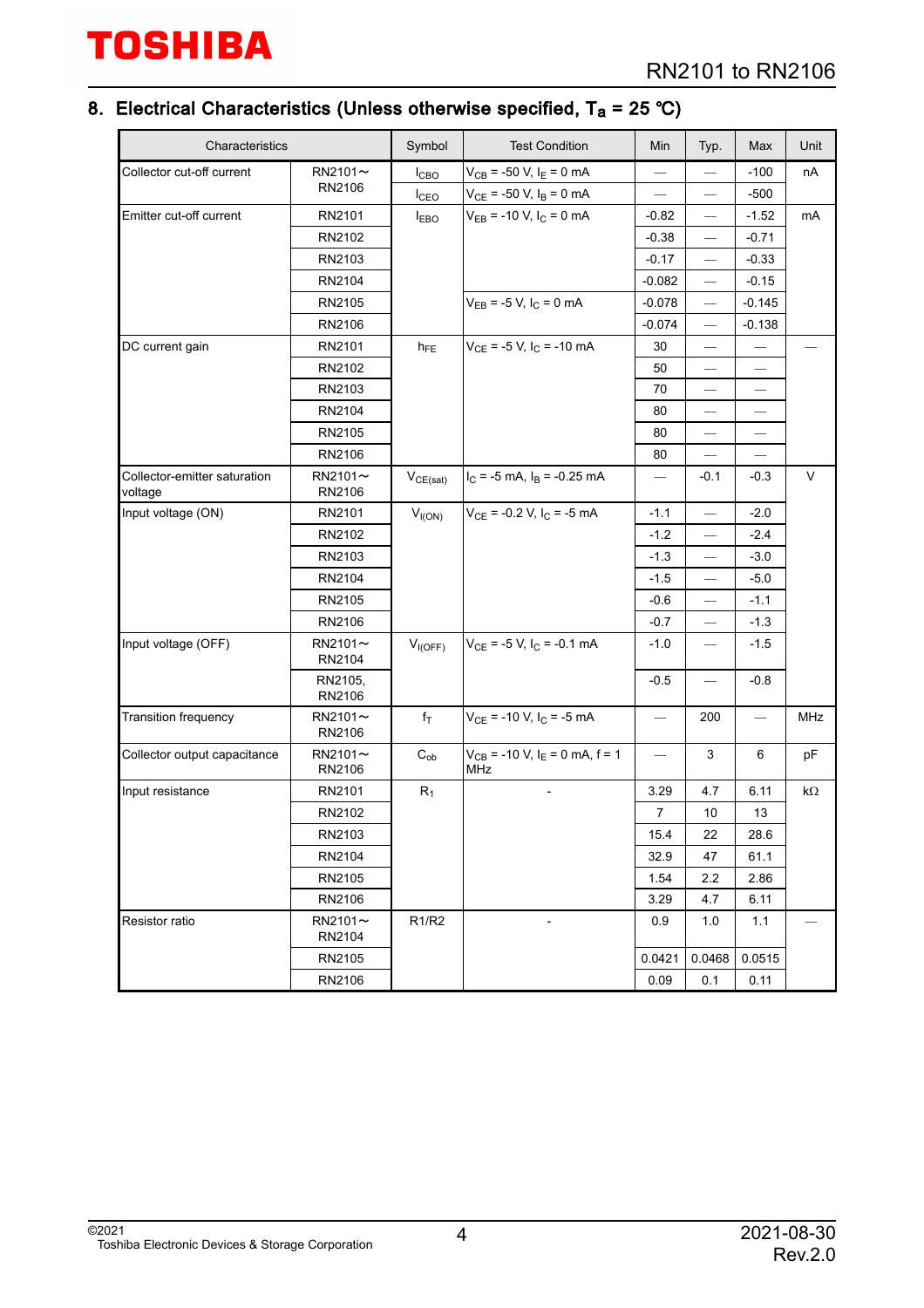#### 9. Marking

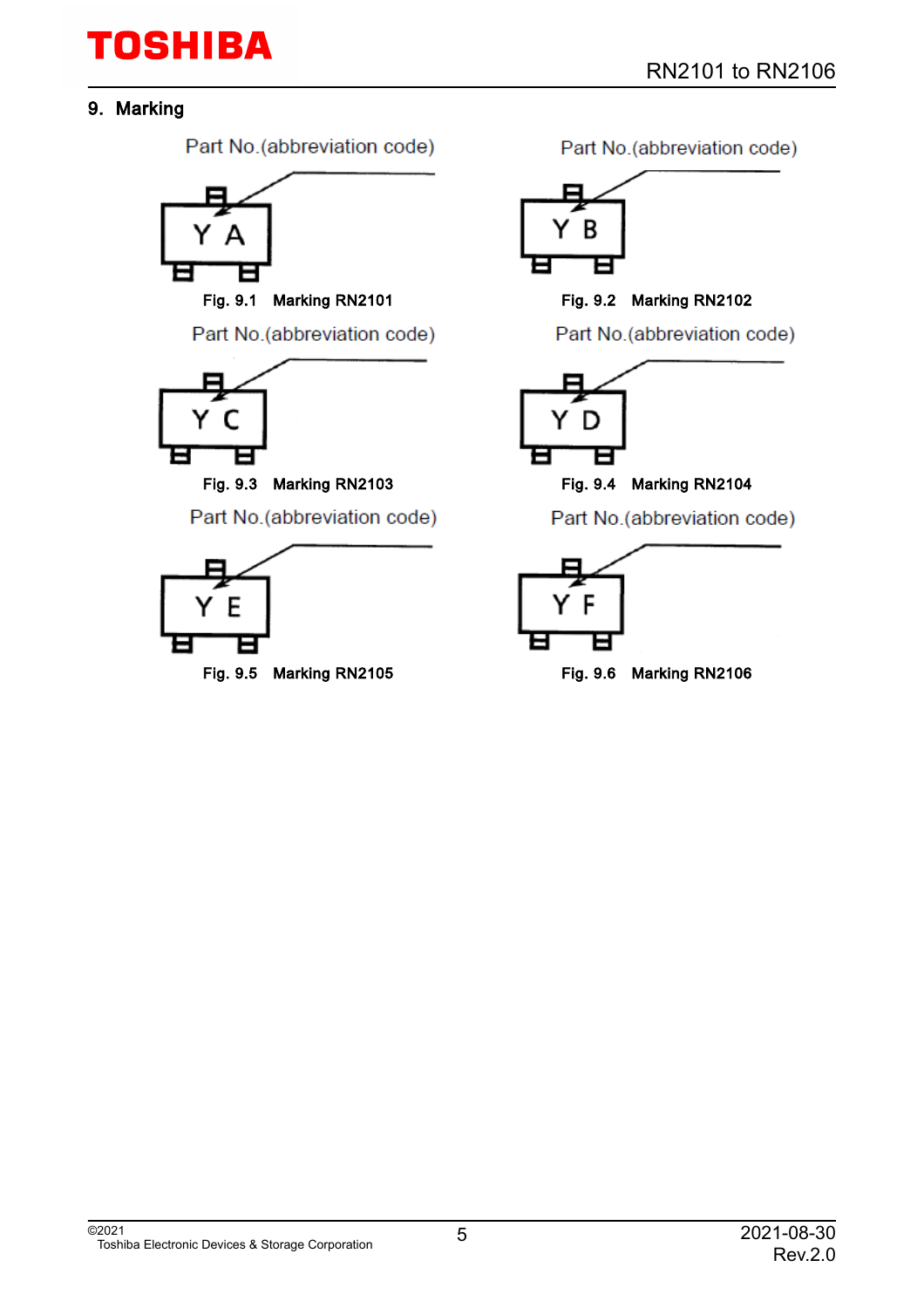#### 10. Characteristics Curves (Note)

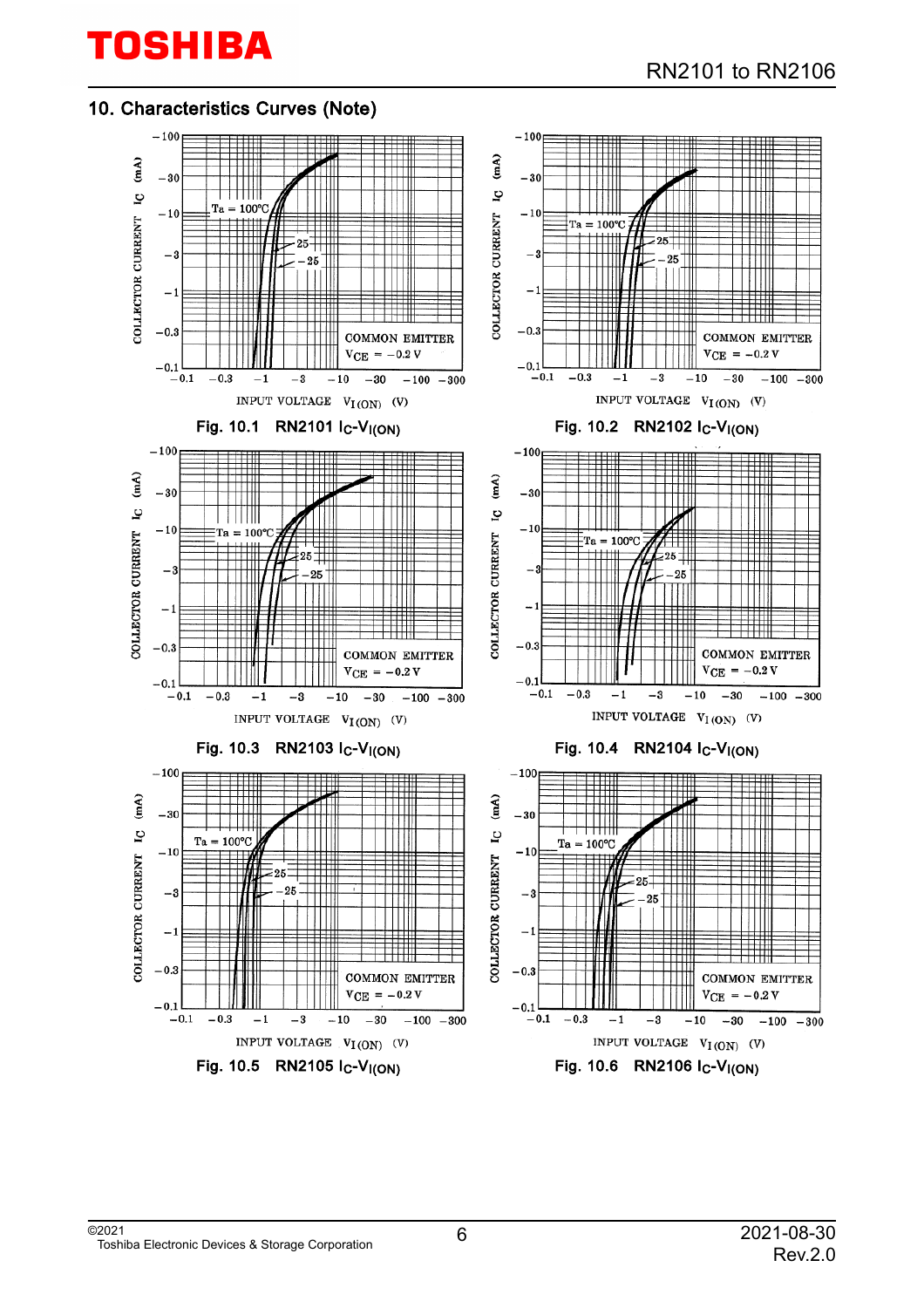### RN2101 to RN2106

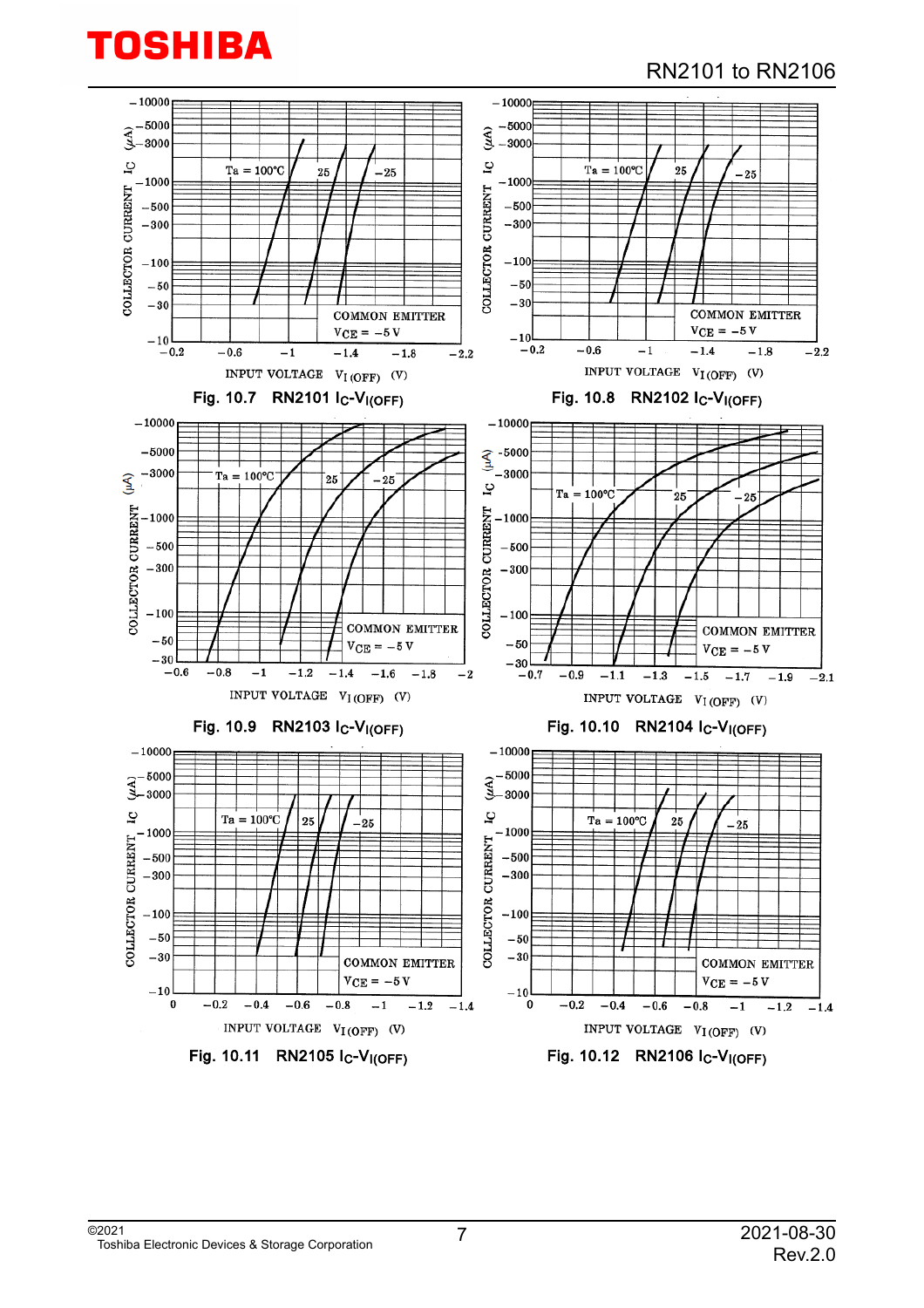

#### RN2101 to RN2106

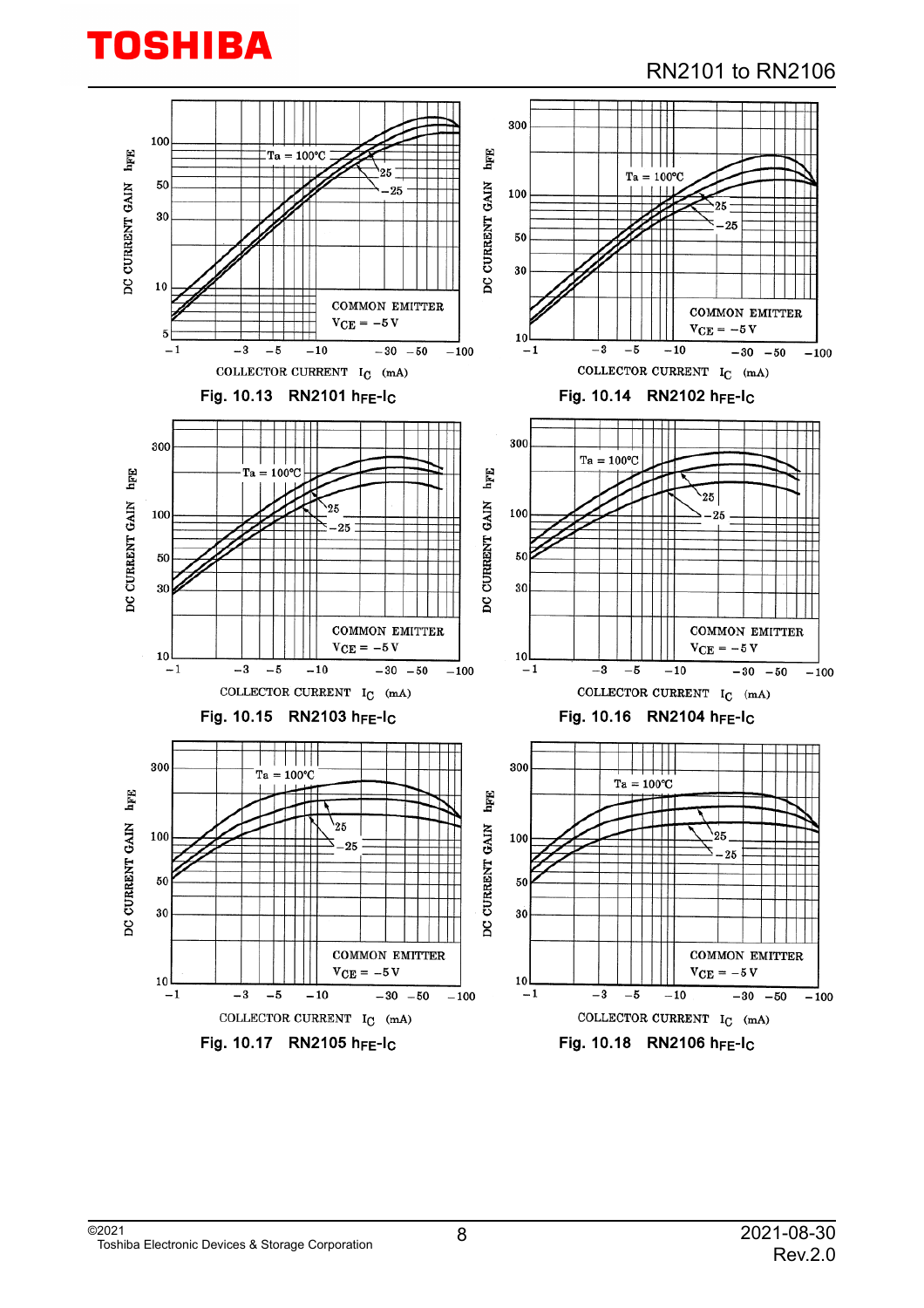#### RN2101 to RN2106



Note: The above characteristics curves are presented for reference only and not guaranteed by production test, unless otherwise noted.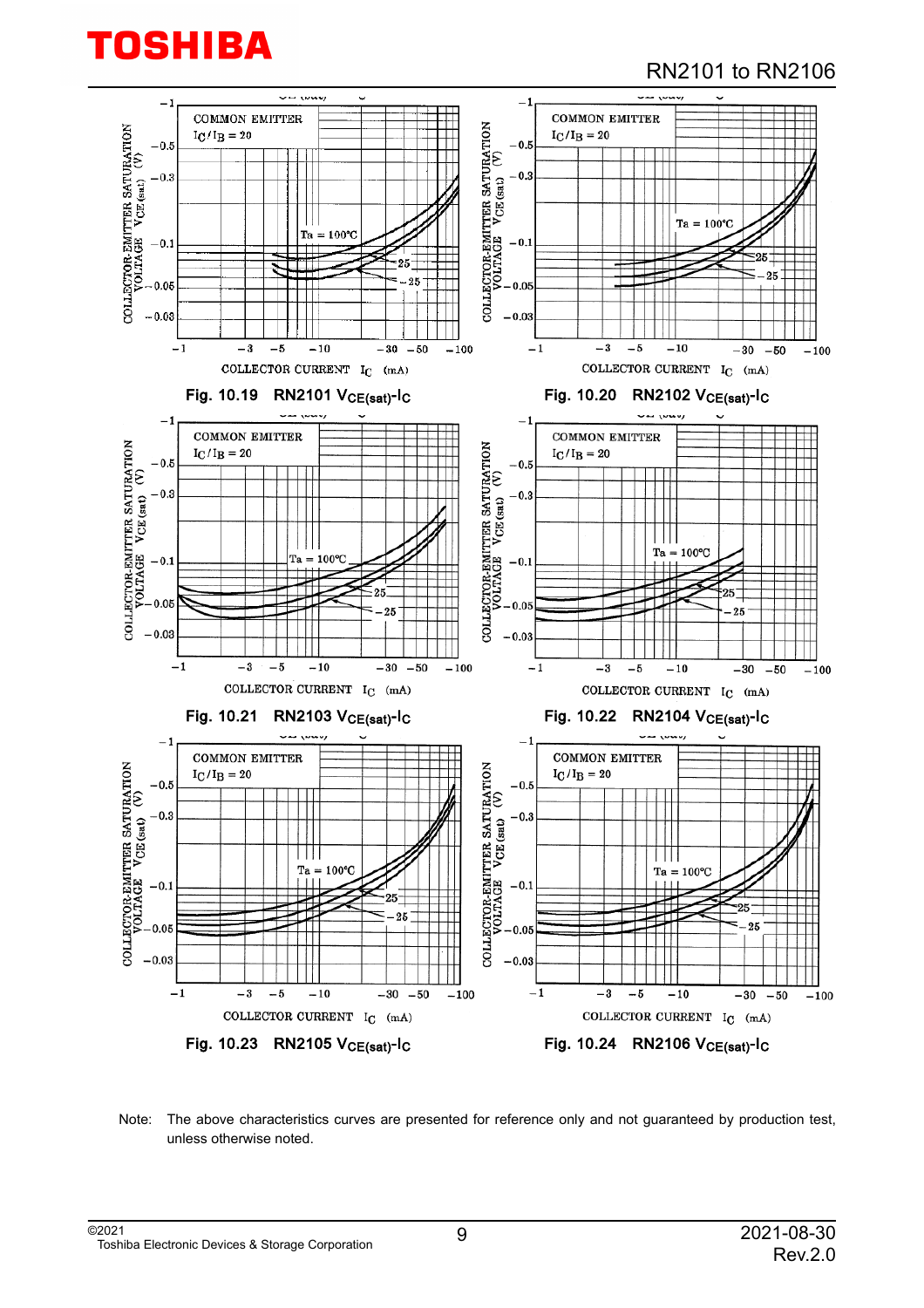

Unit: mm



#### Weight: 2.4 mg (typ.)

|                 | Package Name(s) |
|-----------------|-----------------|
| TOSHIBA: 2-2H1S |                 |
| Nickname: SSM   |                 |